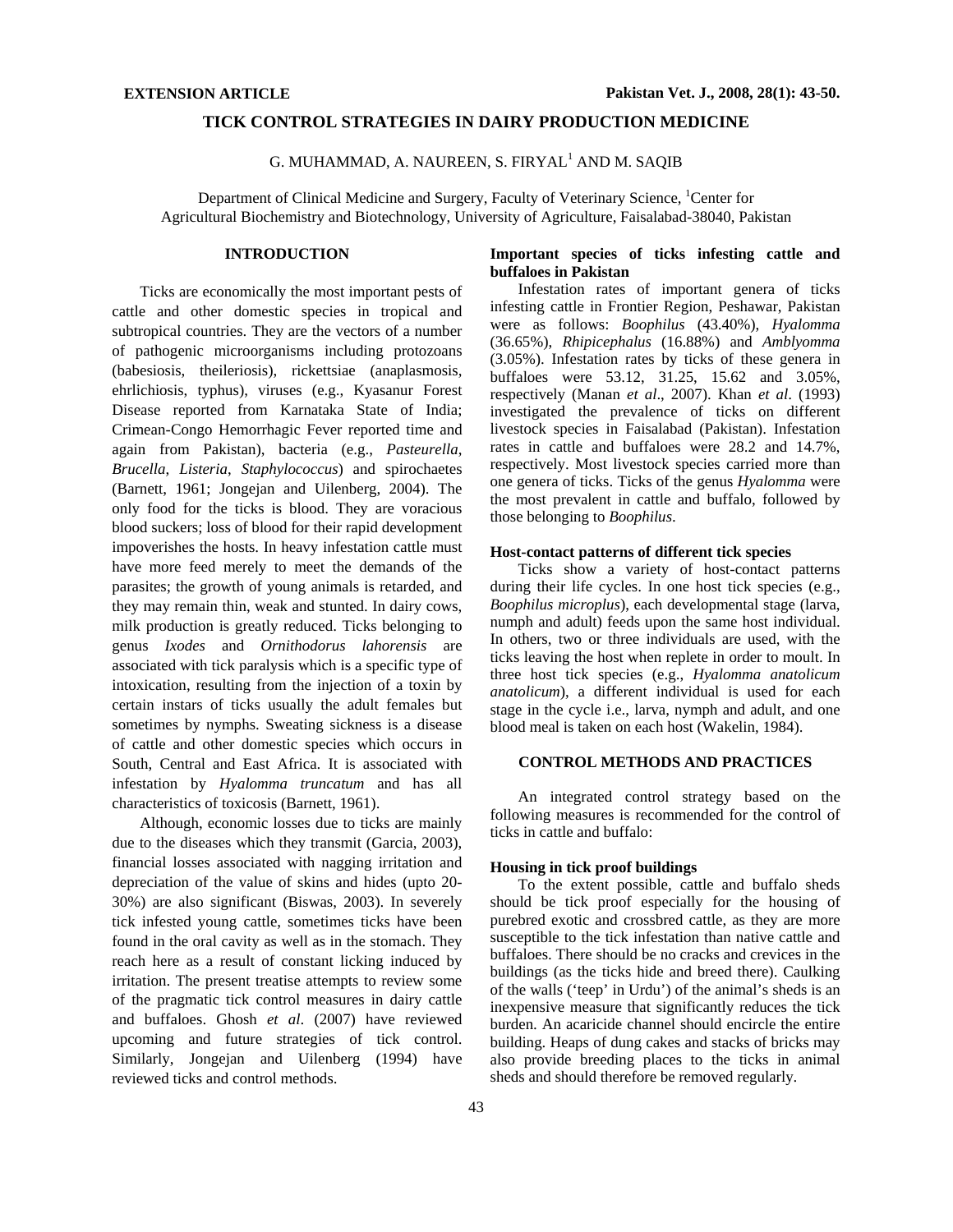## **Slow burning of the wastes near the walls of the animal sheds**

Since the female ticks generally lay their eggs in the cracks and crevices in the walls of the animal sheds, scrapping of the farm waste (feces and feed waste, etc.) against the walls of unoccupied paddocks and its slow burning over a period of one or two days is quite effective in reducing the tick burden on the animals. This practice should be periodically repeated. All common sense precautions should be exercised while resorting to this practice.

## **Separate housing of cattle and buffaloes**

Cattle (in particular those with exotic blood) are more susceptible to tick infestation than buffaloes. Buffaloes do not usually carry cattle ticks except under exceptionally stressful conditions. They are not normal host of cattle ticks (Lemcke, 1997). When cattle and buffaloes are mingled together, the buffaloes sometimes also suffer from heavy tick infestation. Therefore, cattle and buffaloes should be housed separately.

### **Quarantine**

Newly purchased animals should not be mixed right away with the already existing stock on the farm. If ticks are present on the bodies of new arrivals, they should be treated with acaricides so that they are free from ticks before adding them to the existing herd.

## **Pasture spelling and rotational grazing**

Pasture spelling and rotational grazing have been shown to be capable of greatly reducing the population of one-host ixodid tick *Boophilus microplus* on dairy farms in Australia (David, 2005). If cattle are placed on spelled (i.e., divided) pastures early in winter when the ticks are producing few or no progeny and then alternated at 4-monthly intervals, the tick population can be controlled with a markedly lower number of acaricidal treatments. The spelled area to be grazed should first be checked by introduction of susceptible tracer calves. The practicability of the procedure depends upon the full-scale assessment of the increased weight gains relative to the costs of management. Duration of the spelling period varies from 2 to 3 months in summer and 3 to 4 months in winter, but these intervals need to be determined for each area. Even in countries where dairying is practiced with considerable pasture grazing (e.g., New Zealand), pasture spelling is rarely used for tick control. In developing countries like Pakistan, pasture spelling is not of much value because pastures and ranges are mostly communal with regards to ownership. Pasture spelling and rotation of pastures are not very effective for the control of multihost ixodid ticks (e.g.,

*Hyalomma anatolicum anatolicum*) or argasid ticks because of the long survival periods of the unfed nymphs and adults (David, 2005).

#### **Manual removal of ticks**

Where the number of tick infested cattle and buffaloes is very small, farmers remove the ticks manually generally at the time of milking. Ticks so removed are killed by putting them on a smoldering dung cake placed nearby. For manual removal of ticks, using the forefingers, first grasp the tick close to the animal's body and then twist it counter-clock wise. Entire tick can be removed in this way and with only little discomfort to the animal (Muhammad, 1994). Cattle enjoy manual removal of ticks. A caveat is pertinent with manual removal of ticks. When removing the tick manually, consideration should be given to the possible hazard to humans from pathogens present in these ticks. The most important and deadly human pathogen that has been recognized is Crimean-Congo Hemorrhagic Fever (CCHF) virus, usually associated with ticks of the genus *Hyalomma*. Several outbreaks of this disease have been reported from Pakistan (Athar *et al*., 2005; Jamil *et al*., 2005). CCHF is widely prevalent within the geographical distribution of *Rhipicephalus appendiculatus*. Investigators collecting ticks for experiments as well as the average farmers should, therefore, be made aware of the possibility of transmission of CCHF virus potentially associated with manual removal of ticks. Ticks should preferably be removed with the forceps and in no case crushed between the fingers (OIE, 2004).

## **Clearance of vegetation**

Various stages of some ticks (e.g., *Boophilus* species) attach themselves to the blades of grass and other vegetation and stealthily attach to the cattle passing nearby. Though clearance of vegetation will annihilate their places of shelter, this type of action, however, may encourage soil erosion and may be detrimental to the ecosystem.

## **Use of acaricides**

At present, periodic application of acaricides (agents used to kill ticks and mites) is the most widely used method of tick control in dairy farming. Control of ticks with acaricides may be directed against the free living stages of ticks in the environment or against the parasitic stages on host. Acaricides can be applied by dipping, washes, spraying, pour-on, spot-on or by injections. Insecticide ear tags are commercially available in some countries for the control of horn flies, face flies and spinose ear ticks. Dipping is an expensive operation but is desirable when a large number of cattle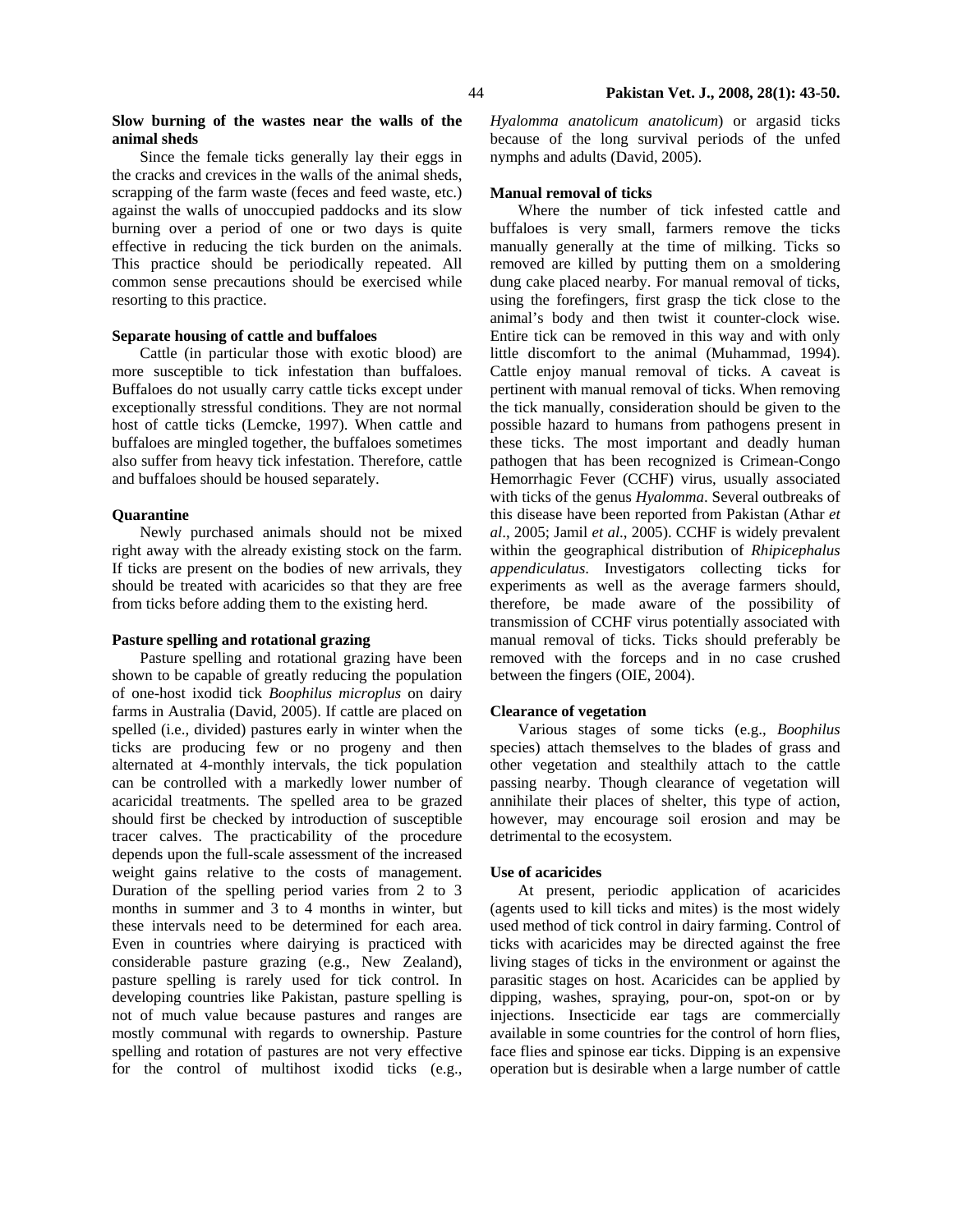are to be treated or when a tick eradication programme is in place. The frequency of dipping depends upon the species of the tick infesting the cattle. In the case of *Boophilus microplus*, dipping every 21 day is recommended to break the life cycle because 18 days is the least time from the dropping off of an engorged female to time when larvae can be ready for infestation, and the dip gives protection for three days (Hungerford, 1990). The construction of a dipping tank varies according to the kind and number of animals required to be dipped. In tropical and sub-tropical countries, it is preferable to cover the tank with a roof, as it will avoid excessive concentration of the insecticides by evaporation or dilution by rain. The following

precautions should be observed while dipping animals for tick control and treatment (Ruprah, 1985): Wounds must be attended to thoroughly before resorting to dipping, otherwise dipping causes discomfort to animals and toxicity may occur.

Avoid dipping on cloudy, rainy, windy or cold days.

The animals to be dipped should not be thirsty.

Animals that are fatigued due to any reason should not be dipped.

To the extent possible, avoid contamination of the dipping tank with organic matter (e.g. dung) as it lowers the concentration of insecticides in the dip.

The animals must actually swim in the tank and have one or two dips of their heads in the acaricidal solution. For this purpose, two attendants with forked blunt sticks should direct the operation.

Let the animals drain properly before they are sent out to the fields, otherwise the insecticide will cause pollution of feed, fodder, or other items coming in contact with insecticides. Design the dipping area with a good drain back to the dipping bath.

The concentration of the dip should be very carefully adjusted and may be same as recommended for the spray but in no case higher than that.

Weak animals less than three months old should not be subjected to dipping.

Human safety against insecticides is of paramount importance. While handling any acaricide, avoid repeated or prolonged contacts with skin and inhalation of dust and mist. Wear clean clothing and wash hands and face before eating or smoking. Keep the antidote (generally atropine sulphate injection  $@$  0.2-2 mg/kg) ready for use in the case of acaricide poisoning.

Recommended drug withdrawal period should be observed.

The dimension of the dipping tank should be decided according to the number and type of dairy animals on the farm. The following dimensions for the cattle farms may be indicated (Ruprah, 1985):

Maximum depth – 10 feet, it includes 2-2.5 feet for splash walls.

Length – 50 feet, let at least middle half of it remain filled with 7-8 feet deep insecticide, with entrance and exit having slopes.

Width – 10 feet throughout the entire length.

A plunge-dipping tank should have a pucca, cemented, impervious, non-slippery internal lining The entrance and exit should have convenient slopes. It should be filled in such a way that the animals are in a position to swim a few feet on their way. Barnett (1961) recommends that cattle should pass through the dip in their age groups and not as mixtures of large and small animals. According to this author, one of the difficulties of treating buffaloes for ectoparasites is their propensity of frequent immersion in wallows, which washes off the acaricide. It has been suggested that the small wallows could be used, in which a suitable concentration of acaricide could be incorporated, thus acting as a voluntary dip for buffaloes. Incorrect or poor application of even a highly effective acaricide can result in less than satisfactory control and may contribute to the development of acaricidal resistance. This is because of reduction in the concentration of acaricide with the passing of each cattle through the dip tank and addition of organic matter in the form of dung and urine into the dipping solution. Concentration also reduces as the time elapses. One way to address the problem of falling concentration of acaricide is to use 'head count system' which has been practiced in some parts of Africa. With this system, replenishments of acaricide concentration are made not based on volume of wash used but on number of heads of cattle dipped (Mathewson, 1984).

For small number of animals (say 10-25), spraying with a bucket-pump hand sprayer is more economical. In order to effectively control ticks, it is necessary that every part of the body be sprayed and not only the hair but the skin be moistened (Kinsey, 1993). For farmers maintaining a very small number (say 1-6) of cattle/buffaloes, plastic spray bottles commonly used by barbers in hair cutting and by women in ironing clothes can be used. Two mL of Ecofleece<sup>TM</sup> (Prix, Pharma) or  $Cyprin<sup>TM</sup>20EC$  (Pameer, Pharma) can be added to 2L of water and sprayed on the tick infested body areas of cattle and buffalo with the help of spray bottle at interval of 5-7 days in summer months. Delta –  $25^{TM}$ solution (Selmore, Pharma) is a proprietary preparation containing 2.5% deltamethrin. The recommended dilution of this preparation for tick control is 2mL/L of water. As per the personal perspective of the principal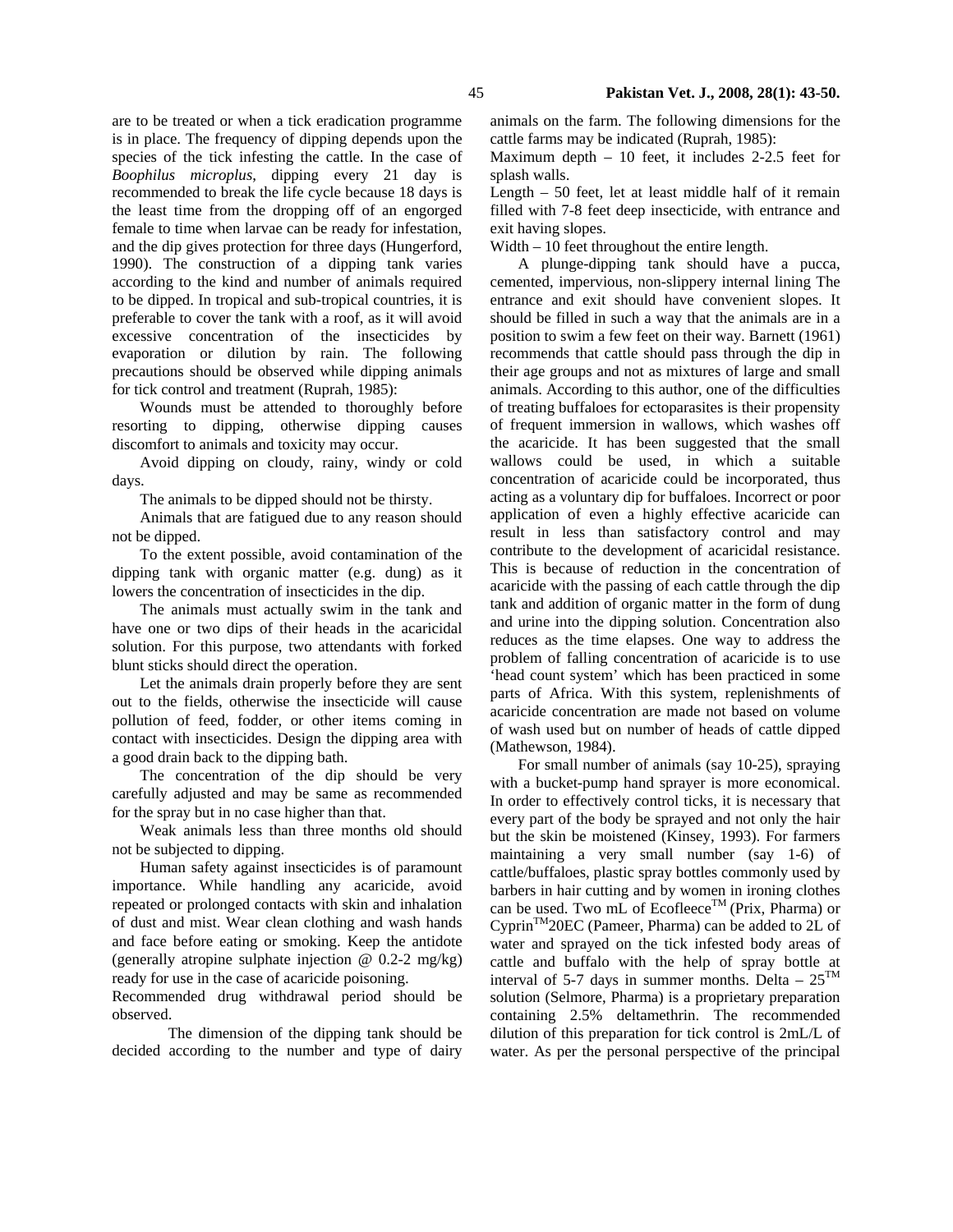scribe of this treatise, this method is extremely economical, effective and environment friendly.

There are predilection sites for certain tick species on parts of the body which are not effectively treated by dipping or spraying. The inner parts of the ear are especially liable to escape treatment, and ticks such as *Otobius megnini*, the larval and nymphal stages of *Rhipicephalus evertsi*, and the adult stages of *Rhipicephalus appendiculatus* which feed there, as well as the larval stages of many tick species which are found in the inner fringes of the ear, will not be killed. Other sites escaping an effective contact with the dip are the under part of the tail where *Rhipicephalus evertsi* adults are found, the tail brush and the areas between the teats and the legs in the cattle with large udders. These sites need special attention and the application of acaricide selectively to these sites is known as "hand dressing". It is normally done as a supplement to ordinary dipping but is sometimes practiced by the owners on individual cattle to control objectionable ticks which occur in small numbers, such as various species of *Amblyomma* and *Hyalomma*. The acaricide is applied with a cloth, sponge, or even a hand spray, and either standard dip fluids are used, or an acaricide in an oily or greasy medium is employed (Barnett, 1961).

A variety of acaricides are available in the market. Pyrethroids are generally the safer, effective and easily degradable acaricides. Ecofleece<sup>TM</sup> (marketed in Pakistan by Prix Pharmaceutica) is a proprietary preparation containing cypermethrin 10 EC. The recommended dose of this acaricidal drug is 1:1000 (i.e., 1 mL for 1L of water) for filling and replenishment of the dipping tank. Crop insecticides containing cypermethrin (e.g., Cypermethrin<sup>TM</sup> 10 EC, Sawa-Ag Network, Sahiwal, Pakistan) are at least 4 folds cheaper and empirical experience of veterinarians at the Veterinary Medical Teaching Hospital, University of Agriculture, Faisalabad (Pakistan) shows that they are equally effective and safe for use on animals. Neguvon<sup>R</sup> (Bayer, Germany) is a proprietary product containing trichlorfon (an organophosphate). Recommended concentration of this drug for external application is 0.15% as dip or spray.

Pour-ons are acaricidal compounds, which are applied on the back of the animal. They are easy to use but may be more expensive than the other options. They are absorbed into the blood and thus work systemically. Ivermectin given subcutaneously @ 200 µg/kg (i.e., 1mL/50 kg) gives satisfactory results for *Boophilus microplus* for 21 days following an initial lag period of 2 days (Nolan *et al*., 1981). *Ixodes ricinus* is usually not killed by ivermectin. Worrisome recent reports of ivermectin resistance amongst ticks (e.g., Martins and Furlong, 2001), substantiated by empirical field experiences of veterinarians in Pakistan warrants search for another systemically acaricidal antibiotic. No matter what method of acaricidal application is adopted, the animal sheds should be simultaneously sprayed with insecticide (usually twice the strength used for dipping or spraying e.g., Ecofleece<sup>TM</sup>  $\omega$  1:500). Ticks are notorious for developing resistance against acaricides. The presence of residues in milk and meat and the risk of environmental pollution are other important pitfalls of the use of acaricides.

## **Tick vaccines**

# **a. Crude vaccines**

The use of ticks to produce resistance is effective but crude and the use of tick extract is preferred instead to induce the same response. Whilst, the extract of whole tick or its parts have proved to be very effective, the level of resistance produced has never reached the levels obtained by feeding ticks (Mathewson, 1984). Crude vaccines made from extracts (containing either particulate or particulate plus soluble components) of semi-engorged adult female *Boophilus microplus* gives effective immunity (Johnston *et al*., 1986). Antibodies destroy cells lining the tick's gut and allow blood to escape into the hemocele. Resultantly, some ticks die and the fertility of those remaining is reduced by up to 70%. The fertility of males is also reduced.

Allen and Humphreys (1979) demonstrated effective immunization of the calves against infestation with *Dermacentor andersoni* by prior injection of tick homogenate. Each calf was experimentally infested with 30 male and 100 female ticks 3 days after the third injection of 67 mg homogenate protein. Ticks were removed 10 days later when engorgement should have been completed. Table 1 depicts the results of this experiment.

**Table 1: Efficacy of tick homogenate in the control of tick infestation by** *Dermacentor andersoni* **in cow calves** 

| Group            | <b>Ticks recovered</b> |                            | No. of dead partially- No. of female |                   | Total egg                     |
|------------------|------------------------|----------------------------|--------------------------------------|-------------------|-------------------------------|
|                  |                        | Mean No. Mean weight $(g)$ | fed female ticks                     | ticks laying eggs | production $(\times 10^{-3})$ |
| Control          |                        |                            |                                      |                   | 164                           |
| <b>Immunized</b> |                        |                            | 44                                   |                   |                               |

Adapted from Wakelin (1984).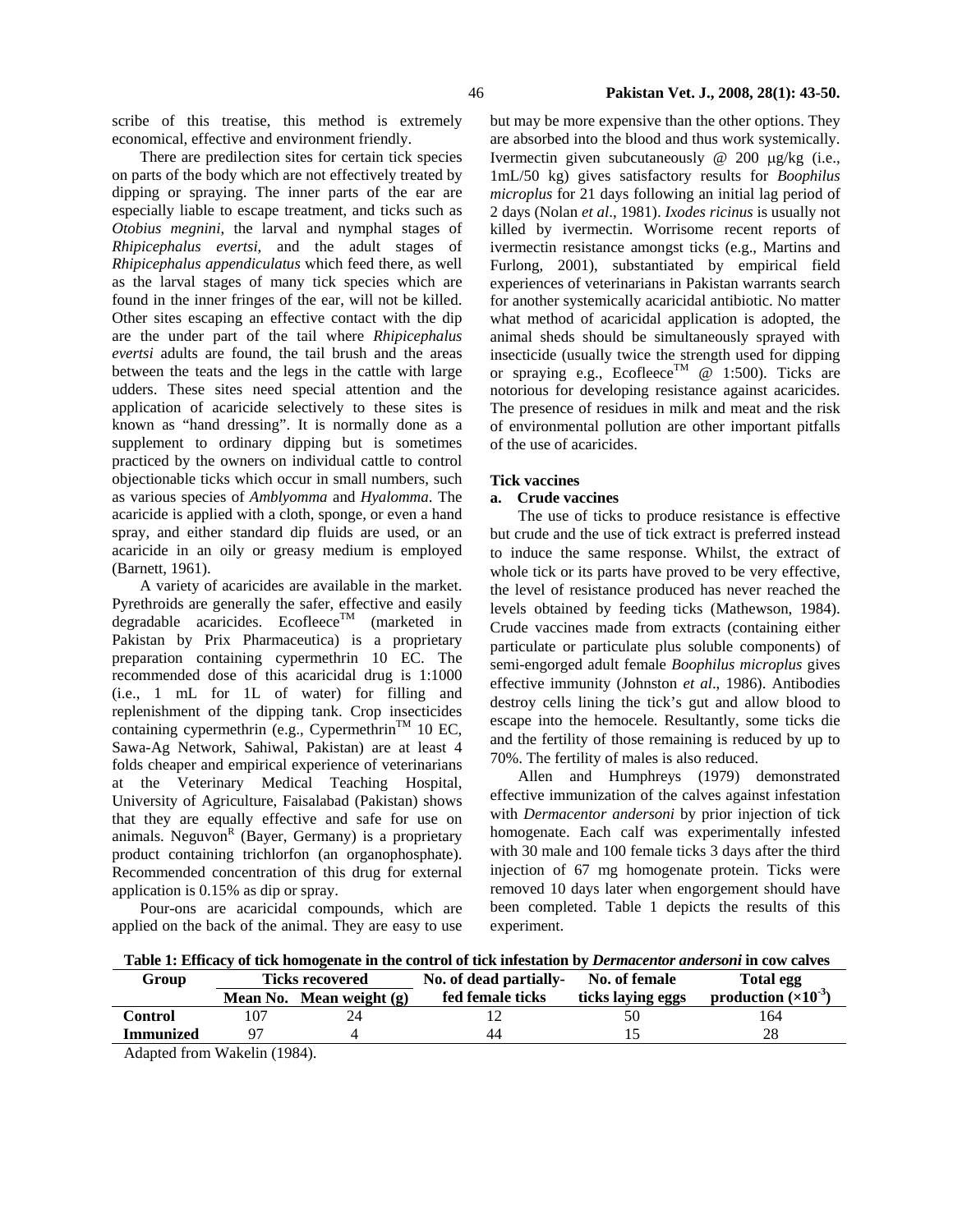#### **b. Genetically engineered and subunit vaccines**

Production of an effective and safe anti-tick commercial vaccine presents several difficulties. Firstly, it is important to avoid induction of intense host reactivity to tick feeding. Secondly, salivary glandderived molecules are introduced into the host during tick engorgement. Therefore, use of these moieties might not be an optimal immunization strategy. Thirdly, antigens not normally involved in acquired resistance can be used to induce anti-tick immunity. However, these 'novel' antigens, obtained from tick gut absorptive surface, are not introduced into the host during tick feeding, but are exposed to host-immunity effector elements in the blood meal, resulting in tick rejection and prevention of ova production and death of tick. In the case of ixodid tick (hard tick), anti-tick immunity is induced with microgram quantities of ixodid gut antigen preparation (Wikel, 1988).

According to Fuente *et al.* (2000), 5 protective antigens have been isolated from *Boophilus microplus*. The Bm 86 gut antigen is present throughout all tick stages. A recombinant vaccine based on a membranebounded glycoprotein Bm86 (derived from gut of *Boophilus microplus*) has been shown to be as effective as the native antigen. This vaccine is also effective against ticks which have developed resistance to acaricides. Its major effect is a progressive control in tick numbers in successive generations through a decrease in their reproductive capacity. Because the vaccine acts against an antigen in the tick's gut to which cattle are never exposed, they must be given injections at regular intervals. This was the first recombinant parasite vaccine sold commercially. It was sold in Australia under the brand name of Tick-GARDTM (Hoechst Animal Health, Australia), copied in Cuba (Gavac<sup>™</sup>; Heber Biotec S. A., Havana, Cuba; Fuente *et al*., 2000) and has been evaluated in other countries (Radostits *et al*., 2007). Studies conducted in Cuba have shown partial cross protection against *Hyalomma* spp and *Rhipicephalus* spp (Fuente *et al*., 2000). A second antigen has now been added to the vaccine. This significantly enhances the efficacy and does not impair the response to Bm86. In the field trials, vaccination with GavacTM controlled *Boophilus microplus* and *Boophilus annulatus* infestations (55- 100% efficacy) 12-36 weeks after the first vaccination, increasing the time between acaricide treatments by an average of  $32 \pm 21$  days (P = 0.0005; Fuente *et al.*, 2000). Brazilian workers (Patarroyo *et al*., 2002) constructed 3 synthetic peptides (SBm4912, SBm7462 and SBm19733), derived from the Bm86 glycoprotein from *Boophilus microplus* gut, and used them to immunize cattle from a tick-free area. Researchers at the Department of Veterinary Parasitology, University

of Agriculture, Faisalabad, Pakistan have reported a desirable immunogenicity of a *Boophilus* tick vaccine prepared from the midgut cells of the tick cultured *in vitro* (Akhtar *et al*., 1999; Akhtar and Hayat, 2001). Control of ticks and tick-borne diseases through immunological means was reviewed by Willadsen and Jongejan (1999), Willadsen (2005), Bowman and Nuttall (2004) and Ghosh *et al*. (2007).

Although, vaccines offer long-term control, they need to be used with pasture management, acaricidal dips, and tick-resistant cattle as a part of an integrated pest management control system. Kocan (1995) advocated that future strategies of immunological control of ticks should target both tick and pathogens transmitted by them.

### **Targetting endosymbionts of ticks**

Like other parasites, ticks carry some microorganisms in their bodies. These microorganisms and ticks are essential for the survival of each other (endosymbiosis). Since endosymbionts are essential for the survival of ticks, elimination of the microorganisms would be deleterious for the survival, growth and development of ticks. Endosymbionts of ticks are almost unexplored thus far. They appear to be potential future targets for tick control (Ghosh *et al*., 2007). Unfortunately, only few studies (e.g., Noda *et al*., 1997; Benson *et al*., 2004) that involved the identification and characterization of endosymbiont microorganisms of ticks have been conducted.

## **Biological control**

Ticks have numerous natural enemies, but only a few species have been evaluated as tick biocontrol agents. The most promising entomopathogenic fungi appear to be *Metarhizium anisopliae* and *Beauveria bassiana*, strains of which are already commercially available for the control of some crop pests. Entomopathogenic nematodes and parasitoid wasps of the genus *Ixodiphagus* have only a limited pragmatic role in tick control. Predators, including birds, rodents, shrews, ants and spiders play some role in tick control. Ox peckers *Buphagus* spp. eat ticks from the bodies of infested animals and tick burden is generally low in cattle and buffaloes that are tethered under the trees in summer due to predation of ticks by some birds. Raising poultry chicks in the cattle barns greatly reduces tick burden on the infested cattle as the chicks (particularly young ones) pick ticks from the bodies of cattle as well as ticks moving in barns. Practicing mixed poultry and dairy husbandry is associated with considerable wastage of cattle feed and hazard of infectious diseases like salmonellosis and crytococcosis. In the New World (North, Central and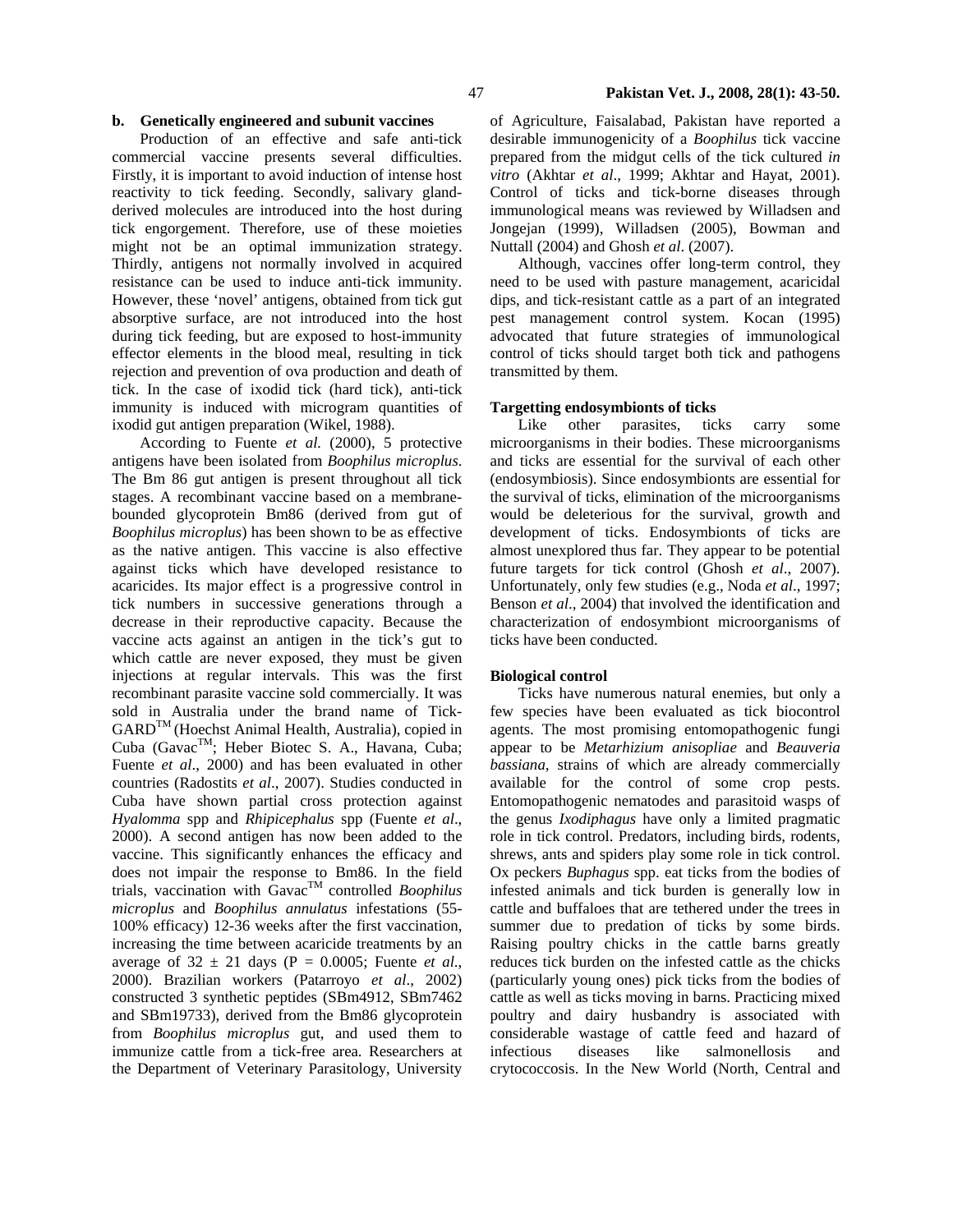South America), fire ants (*Pheidole megacephala*) are noteworthy tick predators. Engorged ticks may also become parasitized by the larvae of some wasps (*Hymenoptera*) but their role in tick control is not significant. Nematodes of the families *Steinernematidae* and *Heterorhabditidae* are endowed with insect killing abilities. The third-stage juvenile (infective or dauer) stage of these nematodes are able to actively locate, parasitize and kill a wide range of insect species. These nematodes owe their insecticidal activity to bacterial symbionts (*Xenorhabdus* spp. for *Steinernematids* and *Photorhabdus* spp. for *Heterorhabditids*) which they carry in their intestine and release these bacteria into the hemocele. Bacteria proliferate and kill the insect within 24-72 hours. Owing to success in mass rearing of entomopathogenic nematodes, they are now used commercially against insect pests in agriculture and gardens in Australia, China, Japan, USA and Western Europe (Samish *et al*., 2000). Fully engorged *B. annulatus* ticks are highly susceptible to infection by the entomopathogenic *Steinernematids* and *Heterorhabditids* with a  $LD_{50}$  and  $LD_{90}$  of upto 15 and 165 nematodes/tick/dish, respectively (Samish and Glazer, 1991). However, the results of practical

(Samish *et al*., 2000). Certain *Stylosanthes* spp (tropical legumes) can kill or immobilize larval ticks and the use of these plants may simultaneously improve pasture quality (Fernandez-Ruvalcaba *et al*., 1999). *Brachiaria brizantha* has also been shown to be lethal to *Boophilus* larvae. Owing to development of acaricidal resistance and growing public concern about insecticidal residues in food of animal origin, biological control is likely to play a substantial role in future integrated pest management programmes for tick control (Samish *et al*., 2004; David, 2005).

application of nematodes in tick control are variable

# **Breeding cattle for tick resistance**

The development of cattle lines or breeds with enhanced genetically based resistance is especially attractive prospect (DeCastro and Newson, 1993). Zebu (*Bos indicus*; e.g., Sahiwal) and Sanga (a *Bos taurus* × *Bos indicus*) cattle, the indigenous breeds of Asia and Africa, usually become very resistant to *ixodid* ticks after initial exposure. In contrast, European (*Bos taurus*) breeds usually remain fairly susceptible. The tick resistance of Zebu breeds and their crosses is being increasingly exploited as a means of tick control. The introduction of Zebu cattle (notably Sahiwal cattle) to Australia has revolutionized the control of *Boophilus microplus* on that continent. Use of resistant cattle as a means of tick control is also becoming important in Africa and the Americas. Resistance for ticks has been

shown to be heritable and can be increased by breeding from cows and bulls selected for resistance (David, 2005). Brossard (1998) has reviewed the use of vaccines and genetically resistant animals in tick control. The observation that some individuals in the herd are more resistant than others, no matter what the breed, is the stimulus to cull out all breeding animals that are the most susceptible and carry the heaviest tick burden (Hungerford, 1990). Bonsma (1983) has mentioned the following factors as the basis of tick resistance/tick repellency of Zebu cattle: thick movable hides covered with short straight, non-medulated hair (in European breeds the skin is thin and covered with wooly hair); high skin vascularity; well developed panniculus muscle; sensitive pilomotor nervous system which moves their hides upon the slightest provocation high density of sweat glands; an efficient erector pili muscle which makes the hair stand up on provocation by flies, ticks, etc. and stimulates the secretion of sebum in the hair which is repellent for ticks

### **Ethnoveterinary practices against ticks**

Several plants and herbs have been shown to possess anti-tick insecticidal, growth inhibiting, antimolting and repellent activities. A number of reports are available on the effect of different extracts of plant material on tick species. Preliminary results obtained by Indian workers (Ghosh *et al*., 2007) with alcoholic extracts of sitaphal (*Annona squamosa*) and neem (*Azadirachta indica*) against different life stages of *Hyalomma* and *Boophilus* are highly encouraging. One of the fairly well established time honored practices for tick control in Punjab is to feed ground (powdered) Tara mira (Roquette, *Eruca sativa*) to cattle in summer. To this end, 5 kg of Tara mira is grinded. One fourth of a kg (250 gms) of this powder is soaked daily over night in water. In the morning, ice or ice cold water and salt (50-100 gm) are added. The mixture is churned or vigorously shaken for a few minutes and drenched to a tick infested cow/buffalo. This recipe is widely purported to reduce the tick burden, is considered to be galactagogue (i.e., milk yield booster) and widely touted to have a cooling effect and thus helps to sustain the rigor of heat in summer. Sometimes, farmers in Punjab resort to the external application of grated/powdered common salt for tick control.

In conclusion, ticks infestation is a significant cause of economic losses to the dairy industry all over the world. At present, the use of acaricide is the most commonly used method of tick control. To the extent possible, dairy farmers and veterinarians should make use of an integrated tick control strategy based on utilization of biological control method, breeding for tick resistance etc. The use of vaccines for tick control is on horizon.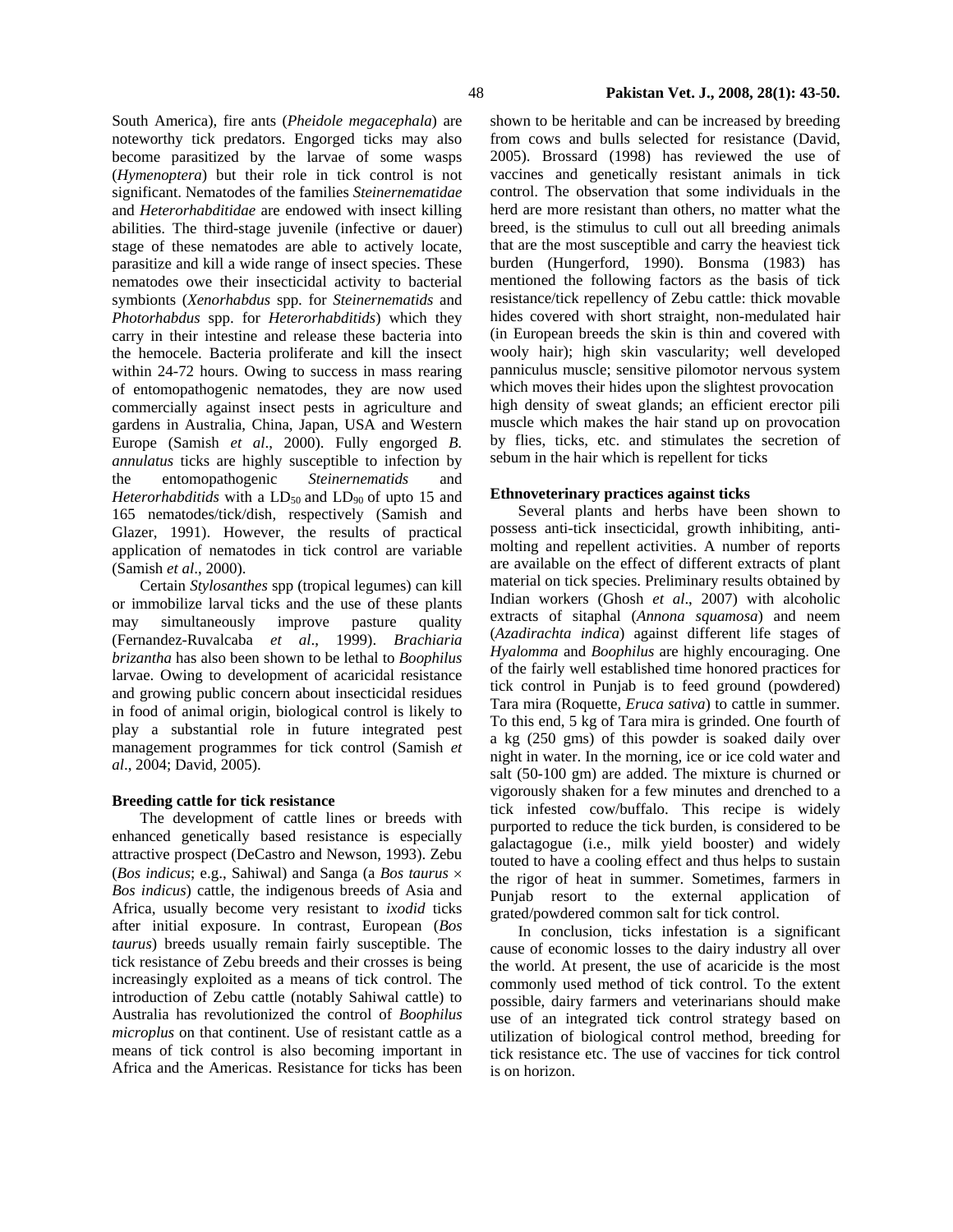### **REFERENCES**

- Akhtar, M. and C. S. Hayat, 2001. Protective efficacy of subunit antigens isolated from *in vitro* mid gut cells of *Boophilus microplus*. Pakistan J. Biol. Sci., 4(8): 1104-1108.
- Akhtar, M., C. S. Hayat and Z. Iqbal, 1999. Antigenic response of midgut (*Boophilus microplus*) cell culture vaccine. Small Ruminant Res., 33: 189– 192.
- Athar, M. N., M. A. Khalid, A. M. Ahmad, N. Bashir, H. Z. Baqai, M. Ahmad, A. H. Balouch and K. Bashir, 2005. Crimean-congo hemorrhagic fever outbreak in Rawalpindi, Pakistan, February 2002: contact tracing and risk assessment. Amer. J. Trop. Med. Hyg., 72(4): 471-473.
- Barnett, S. F., 1961. The Control of Ticks on Livestock. Food and Agriculture Organization of the United Nations, Rome, Italy.
- Benson, M. J., J. D. Gawronski, D. E. Eveleigh and D. R. Benson, 2004. Intracellular symbionts and other bacteria associated with deer ticks (*Ixodes scapularis*) from Nantucket and Wellfleet, Cape Cod, Massachussetts. Appl. Environ. Microbiol., 70: 616-620.
- Biswas, S., 2003. Role of veterinarians in the care and management during harvest of skin in livestock species. In: Proc. National Seminar on Lather Industry in Today's Perspective, Kolkata, India, pp: 62-64.
- Bonsma, J., 1983. Livestock Production: A global approach. CBS Publishers and Distributors, Delhi, India, pp: 45-46.
- Bowman, A. S. and P. A. Nuttall, 2004. Ticks: Biology, disease and control. Parasitology, 129(supplement) Cambridge Univ. Press, UK., pp: 23-37.
- Brossard, M., 1998. The use of vaccines and genetically resistant animals in tick control. In: Genetic Resistance to Animal Diseases. Blancou, J. (ed.), Scientific and Technical Review, Office International des Epizooties (OIE), Paris, France, 17(1): 188-199.
- David, S., 2005. Ticks. In: The Merck Veterinary Manual.  $9<sup>th</sup>$  Ed., Kahn, C. M. (ed.). Merck and Co., Inc., Whitehouse Station, New Jersey USA, pp: 749-764.
- DeCastro, J. J. and R. M. Newson, 1993. Host resistance in cattle tick control. Parasitol. Today, 9: 13-17.
- Fernandez-Ruvalcaba, M., C. Cruz-Vazquez, J. Solano-Vergara and Z. Garcia-Vazquez, 1999. Anti-tick effect of *Stylosanthes humilis* and *Stylosanthes hamata* on plots experimentally infested with

*Boophilus microplus* larvae in Morelos, Mexico. Exp. Appl. Acarol., 23: 171-175.

- Fuente, J. D., M. Rodriguez and J. C. Garcia-Gari´, 2000. Immunological control of ticks through vaccination with *Boophilus microplus* gut antigens. Annals New York Acad. Sci., 916: 617-621.
- Garcia, Z., 2003. Integrated control of *Boophilus microplus* in cattle. In: Proc. 11<sup>th</sup> Int. Congr. Int. Society for Animal Hygiene, Mexico city, Mexico.
- Ghosh, S., P. Azhahianambi and M. P. Yadav, 2007. Upcoming and future strategies of tick control: a review. J. Vect. Borne Dis., 44: 79-89.
- Hungerford, T. G., 1990. Hungerford's Diseases of Livestock. 9<sup>th</sup> Ed., McGraw-Hill Book Co., Sydney, Australia.
- Jamil, B., R. S. Hasan, A. R. Sarwari, J. Burton, R. Hewson and C. Clegg, 2005. Crimean-congo hemorrhagic fever: experience at a tertiary care hospital in Karachi, Pakistan. Transactions, Royal Soc. Trop. Med. Hygiene, 99(8): 577-584.
- Johnston, L. A. Y., D. H. Kemp and R. D. Pearson, 1986. Immunization of cattle against *Boophilus microplus* using extracts derived from adult female ticks: effects of induced immunity on tick populations. Int. J. Parasitol., 16: 27-35.
- Jongejan, F. and G. Uilenberg, 1994. Ticks and control methods. In: Ectoparasites of Animals and Control Methods. Blancou, J. (ed.), Scientific and Technical Review, Office Internationale des Epizooties (OIE), Paris, France, 13(4): 1201-1226.
- Jongejan, F. and G. Uilenberg, 2004. The global importance of ticks. Parasitology, 129: 1-12.
- Khan, M. N., C. S. Hayat, Z. Iqbal, B. Hayat and A. Naseem, 1993. Prevalence of ticks on livestock in Faisalabad (Pakistan). Pakistan Vet. J., 13(4): 182- 184.
- Kinsey, E., 1993. Integrated Smallholder Dairy Farming Manual. Heifer Project International, Little Rock, Arkansas, USA.
- Kocan, K. M., 1995. Targetting ticks for control of selected haemoparasitic diseases of cattle. Vet. Parasitol., 57: 121-151.
- Lemcke, B., 1997. Water Buffalo. In: The New Rural Industries: A Handbook for Farmers and Investors. Rural Industries Research and Development Corporation, Sydney, Australia.
- Manan, A., Z. Khan, B. Ahmed and Abdullah, 2007. Prevalence and identification of ixodid tick genera in frontier region Peshawar. J. Agri. Biol. Sci., 2(1): 21-25.
- Martins, J. R. and J. Furlong, 2001. Avermectin resistance of the cattle tick *Boophilus microplus* in Brazil. Vet. Rec., 149: 64.